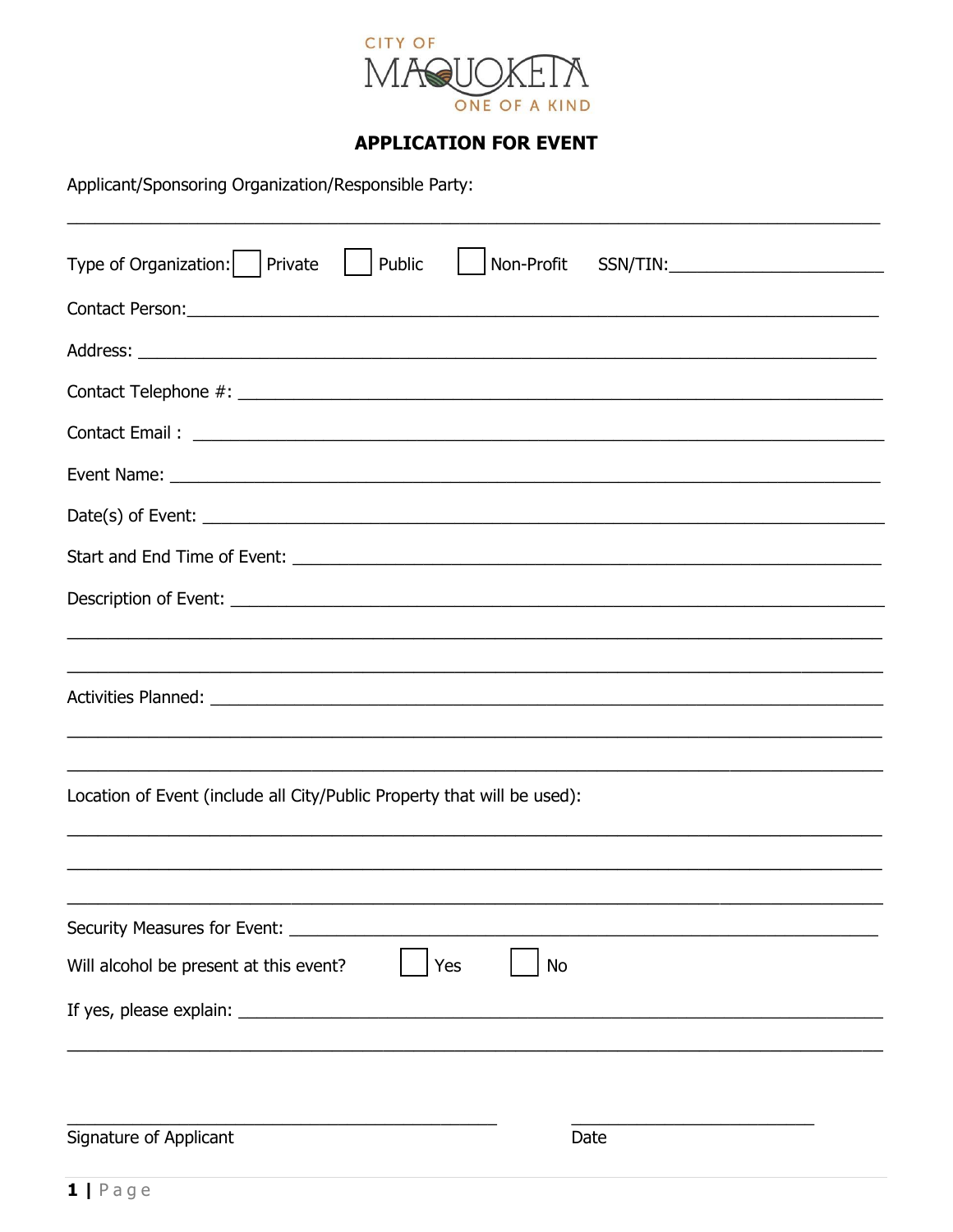| <b>DIAGRAM/MAP</b><br>Applicant will need to attach a diagram/map along with a written explanation of the area to be used.<br>Include in the diagram/map any fencing or materials that will be used to "close off" the area.                                                                                                                                                                                                                                                                                                                                               |  |  |  |  |  |
|----------------------------------------------------------------------------------------------------------------------------------------------------------------------------------------------------------------------------------------------------------------------------------------------------------------------------------------------------------------------------------------------------------------------------------------------------------------------------------------------------------------------------------------------------------------------------|--|--|--|--|--|
| Yes<br>Diagram/Map attached:<br><b>No</b>                                                                                                                                                                                                                                                                                                                                                                                                                                                                                                                                  |  |  |  |  |  |
| <b>APPLICATION TO EXCEED NOISE LIMITS</b><br>Sometimes, the activities at an event (music, speaker systems, large groups of people, etc.) have the<br>potential to exceed the City's Noise Control Ordinance.                                                                                                                                                                                                                                                                                                                                                              |  |  |  |  |  |
| Please indicate whether you will need an application to exceed noise limits: $\vert \vert$ Yes<br><b>No</b>                                                                                                                                                                                                                                                                                                                                                                                                                                                                |  |  |  |  |  |
|                                                                                                                                                                                                                                                                                                                                                                                                                                                                                                                                                                            |  |  |  |  |  |
| APPLICATION TO CLOSE: CITY STREET, ALLEY OR PARKING LOT (If Applicable)                                                                                                                                                                                                                                                                                                                                                                                                                                                                                                    |  |  |  |  |  |
|                                                                                                                                                                                                                                                                                                                                                                                                                                                                                                                                                                            |  |  |  |  |  |
| Please describe the reason you are requesting the area be closed:                                                                                                                                                                                                                                                                                                                                                                                                                                                                                                          |  |  |  |  |  |
|                                                                                                                                                                                                                                                                                                                                                                                                                                                                                                                                                                            |  |  |  |  |  |
| Please explain in detail what materials you plan to use to "close" the area off:                                                                                                                                                                                                                                                                                                                                                                                                                                                                                           |  |  |  |  |  |
|                                                                                                                                                                                                                                                                                                                                                                                                                                                                                                                                                                            |  |  |  |  |  |
|                                                                                                                                                                                                                                                                                                                                                                                                                                                                                                                                                                            |  |  |  |  |  |
| <b>REIMBURSEMENT OF CITY COSTS</b><br>An applicant for whom an application is approved shall reimburse the city for all costs and expenses for materials and<br>labor related to said event that are incurred by the City. This obligation to reimburse shall include, but not be limited<br>to, the cost of City staff and labor billed at an hourly rate, the cost of any City equipment or materials used, the cost<br>of the electricity for the event and the costs of labor and material to repair or replace any damaged public property or<br>public improvements. |  |  |  |  |  |

\*Applicant initial that you have read, understand, and agree to this statement \_\_\_\_\_\_\_\_\_\_\_\_\_\_\_\_

## **PROPERTY RESERVATION FOR COMMUNITY RELATED EVENTS**

If you will need to reserve/use picnic tables, barricades, garbage cans or other related items, you will need to request a property reservation form. This request (which is separate from this "Event Application") must be made at least 48 hours before the equipment is needed.

\*Applicant initial that you have read, understand, and agree to this statement \_\_\_\_\_\_\_\_\_\_\_\_\_\_\_\_

#### **PRE-EVENT MEETING**

Before an application will be signed by Maquoketa City Manager for approval, a pre-event meeting must be held. The pre-event meeting shall include, but not be limited to, a representative from the person/organization sponsoring the event, a representative from the Maquoketa Police Department and a representative from the Maquoketa Public Works Department. Applicant will be in charge of contacting the Police Chief at 563-652-2468 to set the meeting up. \*Applicant initial that you have read, understand, and agree to this statement \_\_\_\_\_\_\_\_\_\_\_\_\_\_\_\_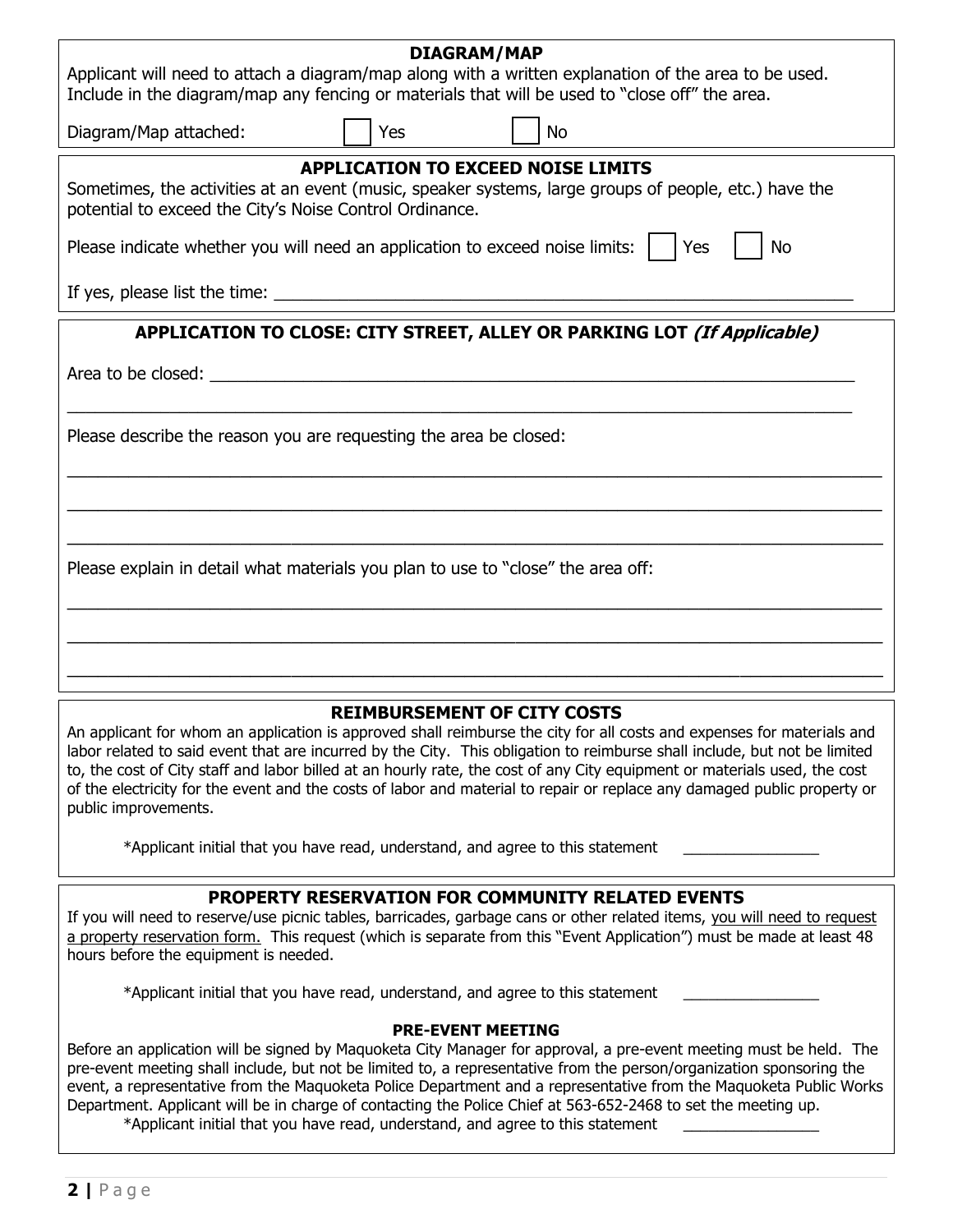| <b>FEES AND INSURANCE</b><br>If applicable, the applicant shall pay a fee in the sum of \$25.00 to the City Clerk at the time the application<br>is submitted. No application shall be processed until this fee is paid in full by the applicant. The fee shall<br>be non-refundable.                                                                                                                                                                                                                                                                                                                                                                                                                                                                                                                                                                                                                                                                                                                                                                                                                                                                                                                                                                                                                                                                                                                                                                                                                                                                                                                                                                                                                                                                                                                                                                                                                       |                                    |                                            |        |               |      |  |  |
|-------------------------------------------------------------------------------------------------------------------------------------------------------------------------------------------------------------------------------------------------------------------------------------------------------------------------------------------------------------------------------------------------------------------------------------------------------------------------------------------------------------------------------------------------------------------------------------------------------------------------------------------------------------------------------------------------------------------------------------------------------------------------------------------------------------------------------------------------------------------------------------------------------------------------------------------------------------------------------------------------------------------------------------------------------------------------------------------------------------------------------------------------------------------------------------------------------------------------------------------------------------------------------------------------------------------------------------------------------------------------------------------------------------------------------------------------------------------------------------------------------------------------------------------------------------------------------------------------------------------------------------------------------------------------------------------------------------------------------------------------------------------------------------------------------------------------------------------------------------------------------------------------------------|------------------------------------|--------------------------------------------|--------|---------------|------|--|--|
| To be completed by City staff                                                                                                                                                                                                                                                                                                                                                                                                                                                                                                                                                                                                                                                                                                                                                                                                                                                                                                                                                                                                                                                                                                                                                                                                                                                                                                                                                                                                                                                                                                                                                                                                                                                                                                                                                                                                                                                                               |                                    |                                            |        |               |      |  |  |
| (a)                                                                                                                                                                                                                                                                                                                                                                                                                                                                                                                                                                                                                                                                                                                                                                                                                                                                                                                                                                                                                                                                                                                                                                                                                                                                                                                                                                                                                                                                                                                                                                                                                                                                                                                                                                                                                                                                                                         | Fee Paid:                          |                                            |        |               |      |  |  |
| (b) Applicant must provide a liability insurance coverage in the amount of \$500,000 or higher and it must<br>list the City as an Additional Insured.                                                                                                                                                                                                                                                                                                                                                                                                                                                                                                                                                                                                                                                                                                                                                                                                                                                                                                                                                                                                                                                                                                                                                                                                                                                                                                                                                                                                                                                                                                                                                                                                                                                                                                                                                       |                                    |                                            |        |               |      |  |  |
|                                                                                                                                                                                                                                                                                                                                                                                                                                                                                                                                                                                                                                                                                                                                                                                                                                                                                                                                                                                                                                                                                                                                                                                                                                                                                                                                                                                                                                                                                                                                                                                                                                                                                                                                                                                                                                                                                                             |                                    | Insurance certificate attached: $\Box$ Yes | $\Box$ | No<br>$\perp$ | N/A  |  |  |
| It is hereby acknowledged that I am authorized to sign this agreement on behalf of the organization named above. I<br>agree that the City of Maquoketa, Iowa and the employees of the City of Maquoketa, Iowa shall not be held<br>responsible or liable for injury, damage or loss in any case whatsoever, either willfully or negligently to the applicant's<br>merchandise, property or personnel, releases the City of Maquoketa expressly from any type of liability. If applicable,<br>the applicant also agrees to provide liability insurance coverage in the minimum amount of \$500,000 to cover any<br>such claims that may arise from the proposed event and have the City named as an "additional insured" on such<br>insurance coverage.<br>I understand that a responsible/coherent adult must be present at all times during any sponsored event/activity on<br>City property. I understand that if I or my organization fails to use the property responsibly or in conflict with City<br>rules, I/we may be barred from further use of City facilities. I agree to return the property to the condition in which it<br>was before I used it. I agree to remove all debris, materials, garbage etc. that is created as a result of my event.<br>I understand that by signing this form, I/we will be invoiced in order to reimburse the City for all costs and expenses<br>for materials and labor and the cost of any damages related to said event that are incurred by the City.<br>I understand that by signing this form, it does not allow me use of City personnel (police department, public works<br>etc.) or use of City equipment or materials (garbage cans, picnic tables, barricades etc.) without proper authorization<br>and the correct forms filled out ahead of time.<br>I understand that the use of any City property must be approved by the Maquoketa City Manager. |                                    |                                            |        |               |      |  |  |
|                                                                                                                                                                                                                                                                                                                                                                                                                                                                                                                                                                                                                                                                                                                                                                                                                                                                                                                                                                                                                                                                                                                                                                                                                                                                                                                                                                                                                                                                                                                                                                                                                                                                                                                                                                                                                                                                                                             | Signature of Applicant             |                                            |        |               | Date |  |  |
|                                                                                                                                                                                                                                                                                                                                                                                                                                                                                                                                                                                                                                                                                                                                                                                                                                                                                                                                                                                                                                                                                                                                                                                                                                                                                                                                                                                                                                                                                                                                                                                                                                                                                                                                                                                                                                                                                                             | Approval of City Manager           |                                            |        |               | Date |  |  |
| <b>FOR CITY USE ONLY:</b>                                                                                                                                                                                                                                                                                                                                                                                                                                                                                                                                                                                                                                                                                                                                                                                                                                                                                                                                                                                                                                                                                                                                                                                                                                                                                                                                                                                                                                                                                                                                                                                                                                                                                                                                                                                                                                                                                   |                                    |                                            |        |               |      |  |  |
|                                                                                                                                                                                                                                                                                                                                                                                                                                                                                                                                                                                                                                                                                                                                                                                                                                                                                                                                                                                                                                                                                                                                                                                                                                                                                                                                                                                                                                                                                                                                                                                                                                                                                                                                                                                                                                                                                                             |                                    |                                            |        |               |      |  |  |
|                                                                                                                                                                                                                                                                                                                                                                                                                                                                                                                                                                                                                                                                                                                                                                                                                                                                                                                                                                                                                                                                                                                                                                                                                                                                                                                                                                                                                                                                                                                                                                                                                                                                                                                                                                                                                                                                                                             | Representatives Attending Meeting: |                                            |        |               |      |  |  |
|                                                                                                                                                                                                                                                                                                                                                                                                                                                                                                                                                                                                                                                                                                                                                                                                                                                                                                                                                                                                                                                                                                                                                                                                                                                                                                                                                                                                                                                                                                                                                                                                                                                                                                                                                                                                                                                                                                             |                                    |                                            |        |               |      |  |  |
|                                                                                                                                                                                                                                                                                                                                                                                                                                                                                                                                                                                                                                                                                                                                                                                                                                                                                                                                                                                                                                                                                                                                                                                                                                                                                                                                                                                                                                                                                                                                                                                                                                                                                                                                                                                                                                                                                                             |                                    |                                            |        |               |      |  |  |
|                                                                                                                                                                                                                                                                                                                                                                                                                                                                                                                                                                                                                                                                                                                                                                                                                                                                                                                                                                                                                                                                                                                                                                                                                                                                                                                                                                                                                                                                                                                                                                                                                                                                                                                                                                                                                                                                                                             |                                    |                                            |        |               |      |  |  |
|                                                                                                                                                                                                                                                                                                                                                                                                                                                                                                                                                                                                                                                                                                                                                                                                                                                                                                                                                                                                                                                                                                                                                                                                                                                                                                                                                                                                                                                                                                                                                                                                                                                                                                                                                                                                                                                                                                             |                                    |                                            |        |               |      |  |  |
|                                                                                                                                                                                                                                                                                                                                                                                                                                                                                                                                                                                                                                                                                                                                                                                                                                                                                                                                                                                                                                                                                                                                                                                                                                                                                                                                                                                                                                                                                                                                                                                                                                                                                                                                                                                                                                                                                                             |                                    |                                            |        |               |      |  |  |
| 3 Page                                                                                                                                                                                                                                                                                                                                                                                                                                                                                                                                                                                                                                                                                                                                                                                                                                                                                                                                                                                                                                                                                                                                                                                                                                                                                                                                                                                                                                                                                                                                                                                                                                                                                                                                                                                                                                                                                                      |                                    |                                            |        |               |      |  |  |